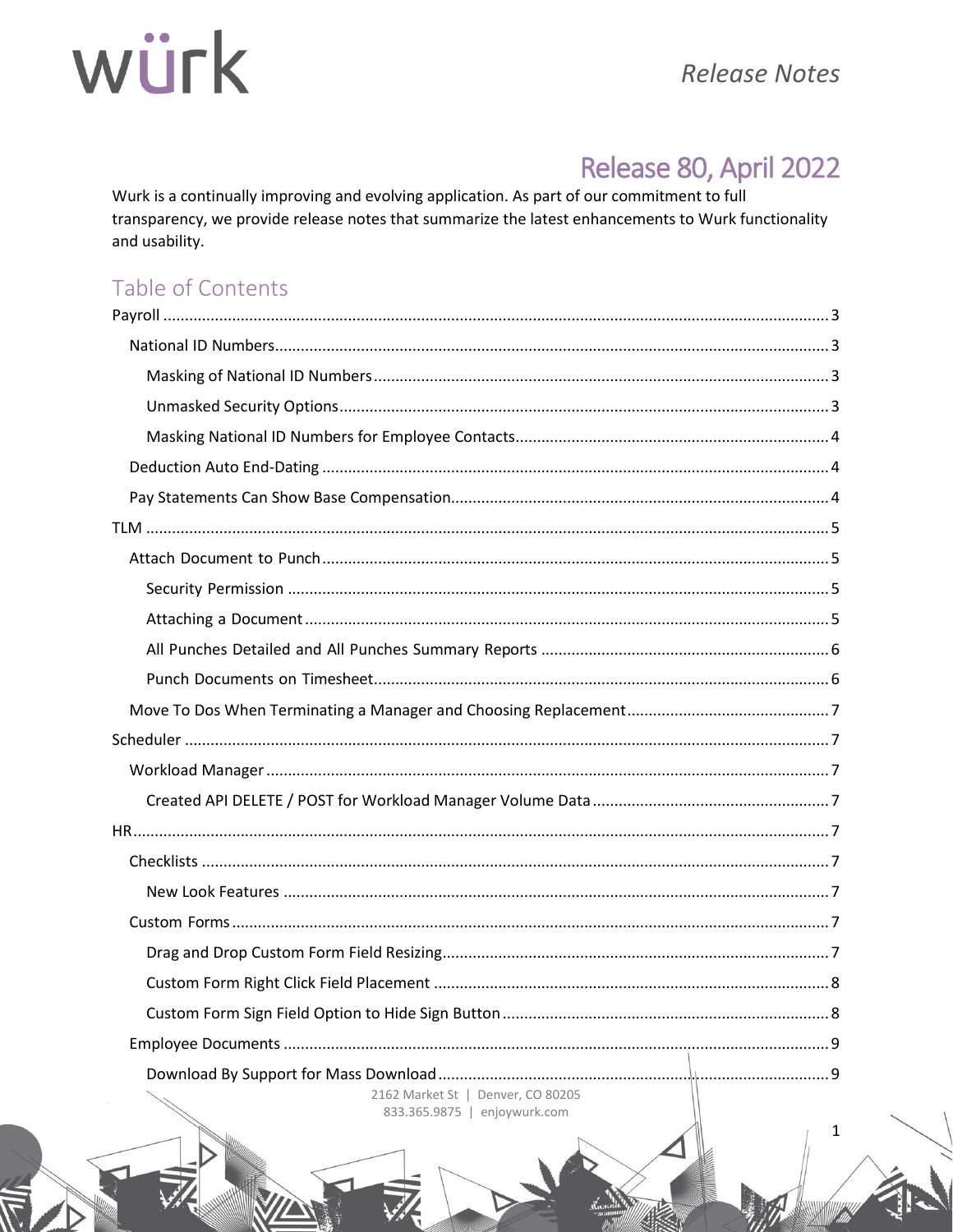$\overline{2}$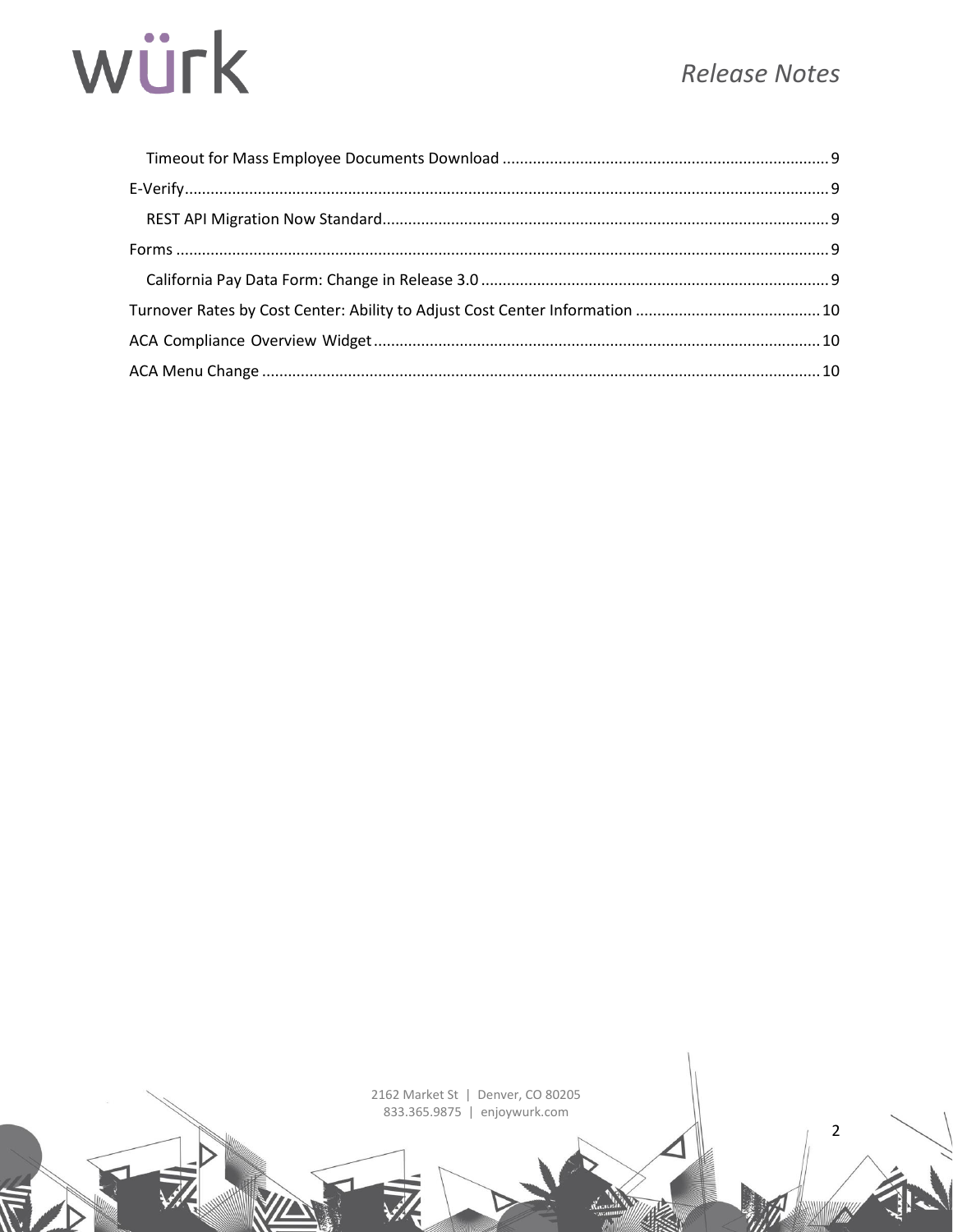3

## würk

## <span id="page-2-0"></span>Payroll

#### <span id="page-2-1"></span>National ID Numbers

❖ Contact support if you would like this to be unmasked

#### <span id="page-2-2"></span>Masking of National ID Numbers

Our system has been updated to automatically mask any National IDs in reports. This includes SSN, SIN, BSN, NIN, TFN, and Other National IDs. This will impact reports, report pages and any widget where National IDs exist.

**Note:** For any areas of the system not updated in this release, those areas will be updated in a future release. This work will include masking National ID numbers on PDFs.

#### <span id="page-2-3"></span>Unmasked Security Options

To control the viewing of the National ID numbers in the system, a new security option, **Unmasked**, can be enabled for all National ID security items. This option allows users to view unmasked National IDs such as Social Security Number, National Insurance Number, etc. This option is included within the Security Profiles to the right of the permission. By default, these settings will be unchecked, meaning the ID's will not display.

When masked, the ID numbers will display with asterisks and the last 3 or 4 digits of the number. An eye icon with a slash indicates the number cannot be viewed. For instances where the number is allowed to be viewed, the icon will display as an eye icon without the slash as a visual indicator the full number is being displayed.

| National ID               |        |             |   |
|---------------------------|--------|-------------|---|
| Primary National ID       |        |             |   |
| Social Security Number    | ٠      | 868-97-9997 | ø |
| National Insurance Number |        |             |   |
| *********00 E             | E<br>ø |             |   |

**For Partner Admin companies**: The new **Unmasked** option has been added for View Social Security, View Social Insurance Number, View National Insurance Number, and View Citizen Service Number (BSN).

**For UKG Ready companies**: The new **Unmasked** option has been added to all National ID related settings on the HR Tab and the Recruitment Tab.

**ESS (Employee Self Service):** For employees with View access to National IDs in their security profiles, the IDs will be masked by default and will display with asterisks and the last 4 digits of their number. The IDs will have the eye icon and employees can select the icon to unmask the ID. If employees have View/Edit access for National ID in their security profiles, when selecting the eye icon to view their own ID, they will also be allowed to edit or update their number.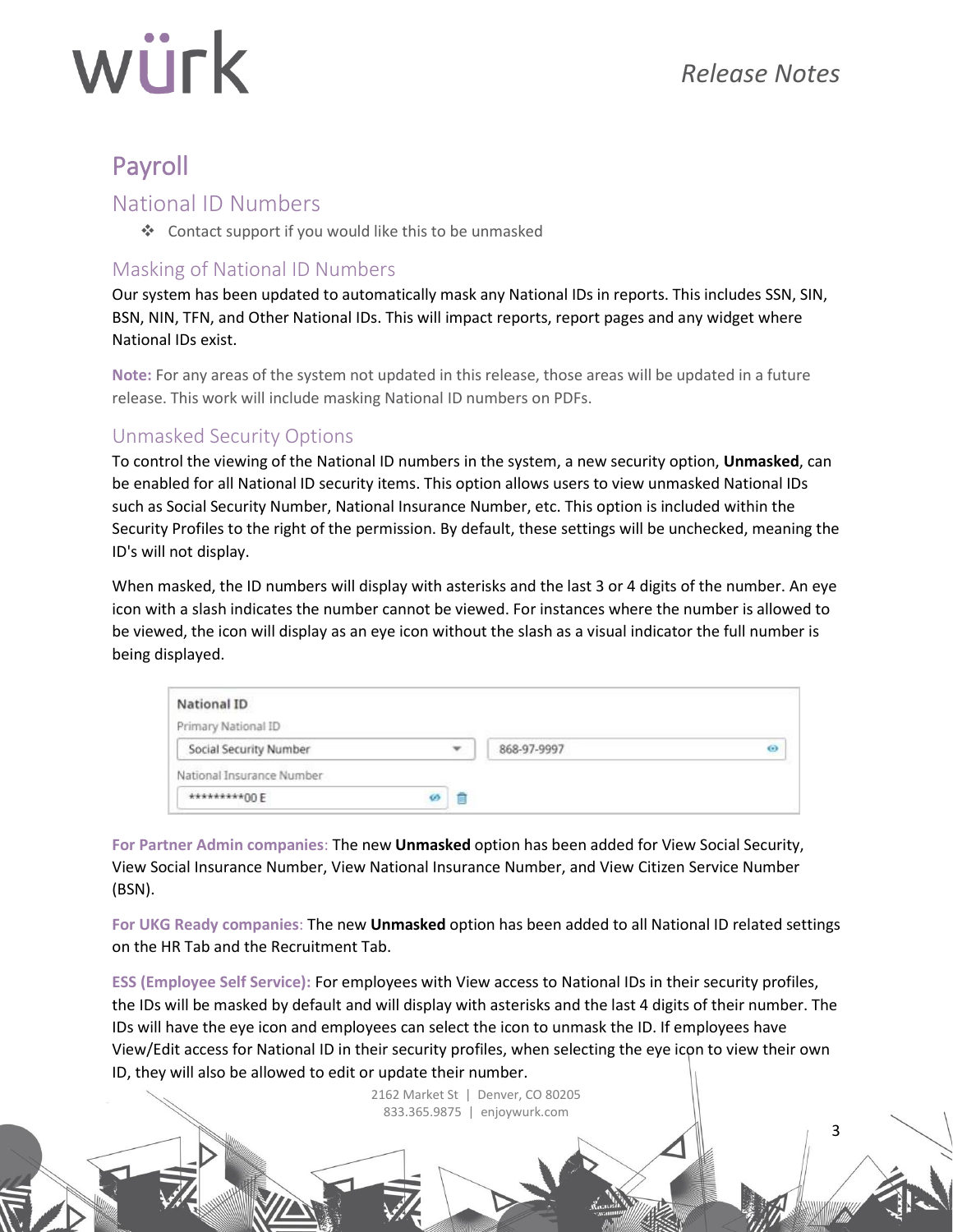### *Release Notes*

4

## würk

### <span id="page-3-0"></span>Masking National ID Numbers for Employee Contacts

The National ID numbers of employee account contacts listed on the Employee Contacts report or report page will now be masked unless the new Unmasked setting is enabled.

The Employee Contacts setting now has an Unmasked option. Selecting it will show the social security numbers for employee contacts. It will be unchecked (de-selected) by default and the social security numbers of employee contacts will not display in the reports. The security setting carries over to the Account Contacts widget in employee profiles when viewing or adding employee contacts. When the IDs are set to be masked, as the ID numbers are typed into fields, they will immediately become masked.

The reports for Employee Contacts are located under: My Reports > HR > Reports > HR Maintenance > Employee Contacts, or Team > HR > Reports > HR Maintenance > Employee Contacts.

| Add Account Contact                |                             |             |    |
|------------------------------------|-----------------------------|-------------|----|
| Mobile Phone                       |                             | O Primary   |    |
| National ID<br>Primary National ID |                             |             |    |
| Social Security Number             | $\mathcal{P}_{\mathcal{A}}$ | 868-97-9997 | 66 |
| National Insurance Number          |                             |             |    |
| **********00 E                     | ö.<br>18                    |             |    |
| $+ Add$ $*$                        |                             |             |    |

## <span id="page-3-1"></span>Deduction Auto End-Dating

The system can now automatically add an end-date to a deduction when the deduction goal is met. In a deduction's **Goal** section, set **Goal** to an amount and set **Reset Balance Type** to **Never**. Then, when the goal is met, the system stops taking the deduction, and also does the following:

- Changes the deduction's status from **Active** to **Inactive**.
- Moves the deduction from the **Currently Scheduled** tab to the **All Scheduled** tab.
- Populates the deduction's **End Date** field with the pay date on which the deduction goal is met.

If you manually enter the deduction goal's **Taken Amount** to meet the goal, and you set the **Times Goal Met** field to **1**, the system populates the deduction's **End Date** as today's date.

## <span id="page-3-2"></span>Pay Statements Can Show Base Compensation

❖ Please contact support if you would like this feature turned on

In **Company Setup**, the **Show Base Compensation** check box is now available. Companies can check this check box so that pay statements will display the employee's base compensation information in the pay statement header. The **Show Base Compensation** check box is unchecked by default.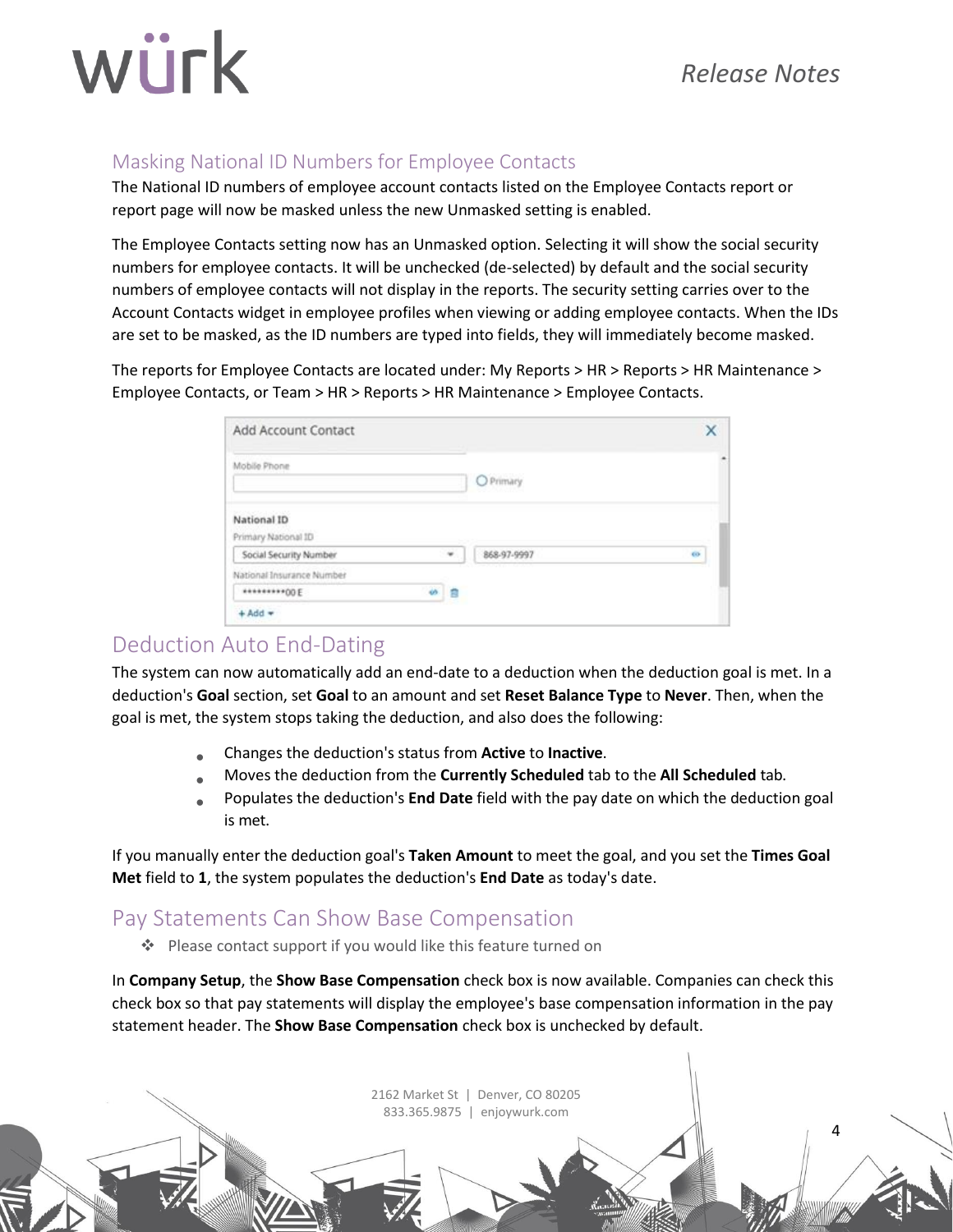5

# würk

## <span id="page-4-0"></span>TLM

### <span id="page-4-1"></span>Attach Document to Punch

Employees can now take photos of their completed work as a requirement to go with their punch so that their manager can reference the completed work and/or verify the employee was at the correct location.

#### <span id="page-4-2"></span>Security Permission

❖ Please contact support if you do not have view enabled to do so

If the manager has **View/Edit** permission, they can update the display name and document type of the punch document. If the manager has **Delete** permission, they will be able to delete documents attached to the employee's punch.

#### <span id="page-4-3"></span>Attaching a Document

Once the employee submits their punch, a **Punch Attachments** pop-up will display where they can upload their document. The file size limit is 10 MB, with a maximum of five files that can be selected per upload.

When the file(s) is uploaded, if a **Document Type** was configured, the employee will be able to choose which document type fits their attachment, and they can enter a description of the attachment in the **Description** box.

| <b>Punch Attachments</b>                  |                |   |
|-------------------------------------------|----------------|---|
| File 1                                    |                |   |
| 5martSelect_20220214-133408_Firefox.jpg ) |                | ŵ |
| Display Name                              | Document Type  |   |
| SmartSelect_20220214-133408_Fir           | Punch Document |   |
|                                           |                |   |
|                                           |                |   |
| Upload                                    |                |   |
|                                           |                |   |

When they are ready, the employee can then select the **Upload** button to submit their attachment(s) with their punch, and they will receive a **Completed** confirmation message.

If the employee needs to back out of a punch that requires a document upload and not have that punch submitted so that they can continue in the system with another task, the employee can select **Cancel** in the **Punch Attachments** pop-up.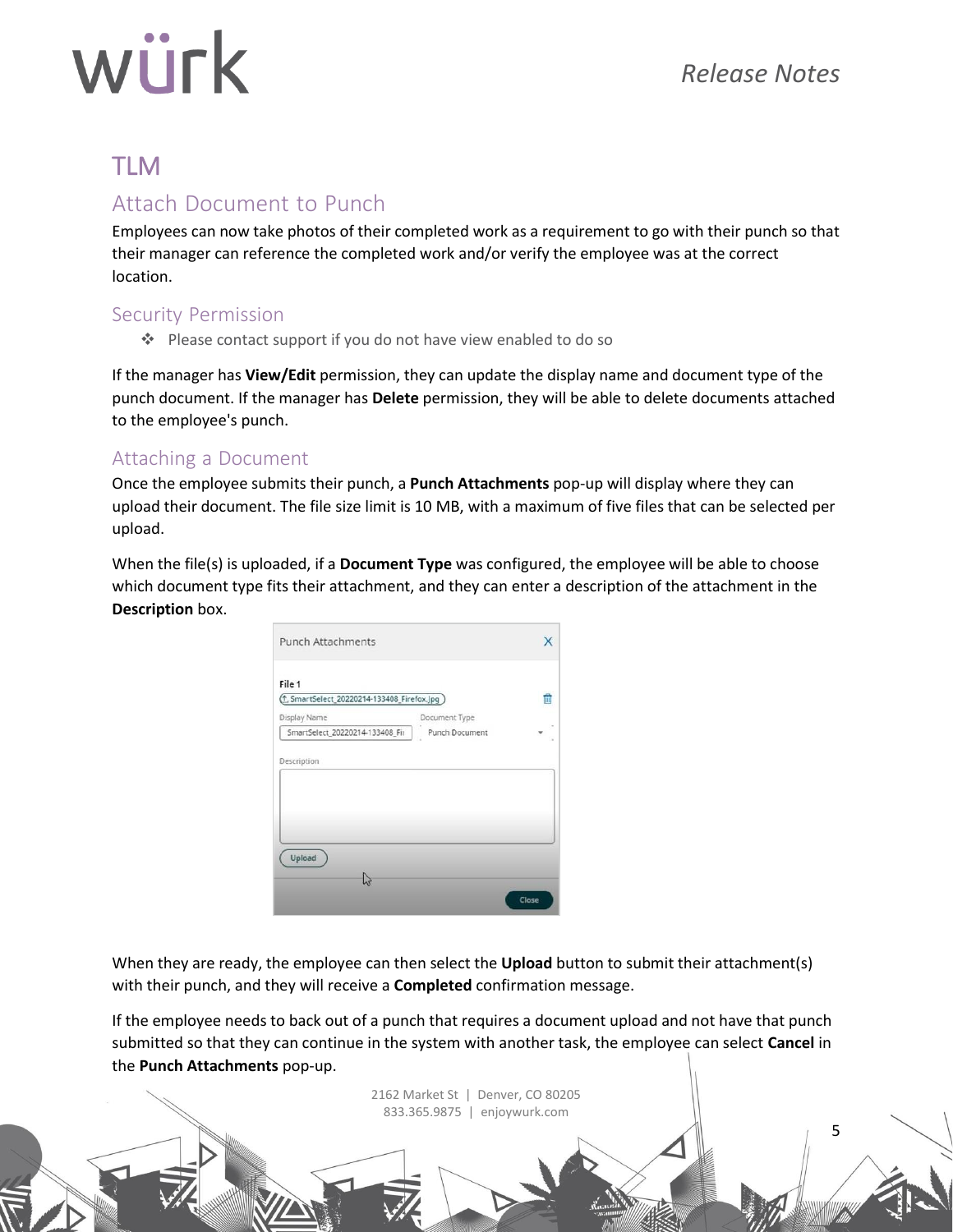### *Release Notes*

6

## würk

### <span id="page-5-0"></span>All Punches Detailed and All Punches Summary Reports

Managers with permission can review punches their employees submit that have a document attached via the All Punches Detailed (My Reports > System Reports > System Utilities > All Punches > All Punches Detailed) and All Punches Summary (My Reports > System Reports > System Utilities > All Punches > All Punches Summary) reports.

A new column, # Attached Documents, is available in the All Punches Detailed and All Punches Summary reports. A paperclip icon will display with the number of attachments associated with the punch. When the paperclip icon is selected, a Supporting Documents pop-up with the attached documents will display, then the manager can download the attachment(s).

#### <span id="page-5-1"></span>Punch Documents on Timesheet

Managers and employees can review punch documents from the timesheet. In the **Supporting Documents** pop-up from the timesheet, a new **Punch Documents** section is now available. From the **Punch Documents** section users can select the arrow for the applicable date, which will present the punch in/out times and the file(s) attached to the punch.

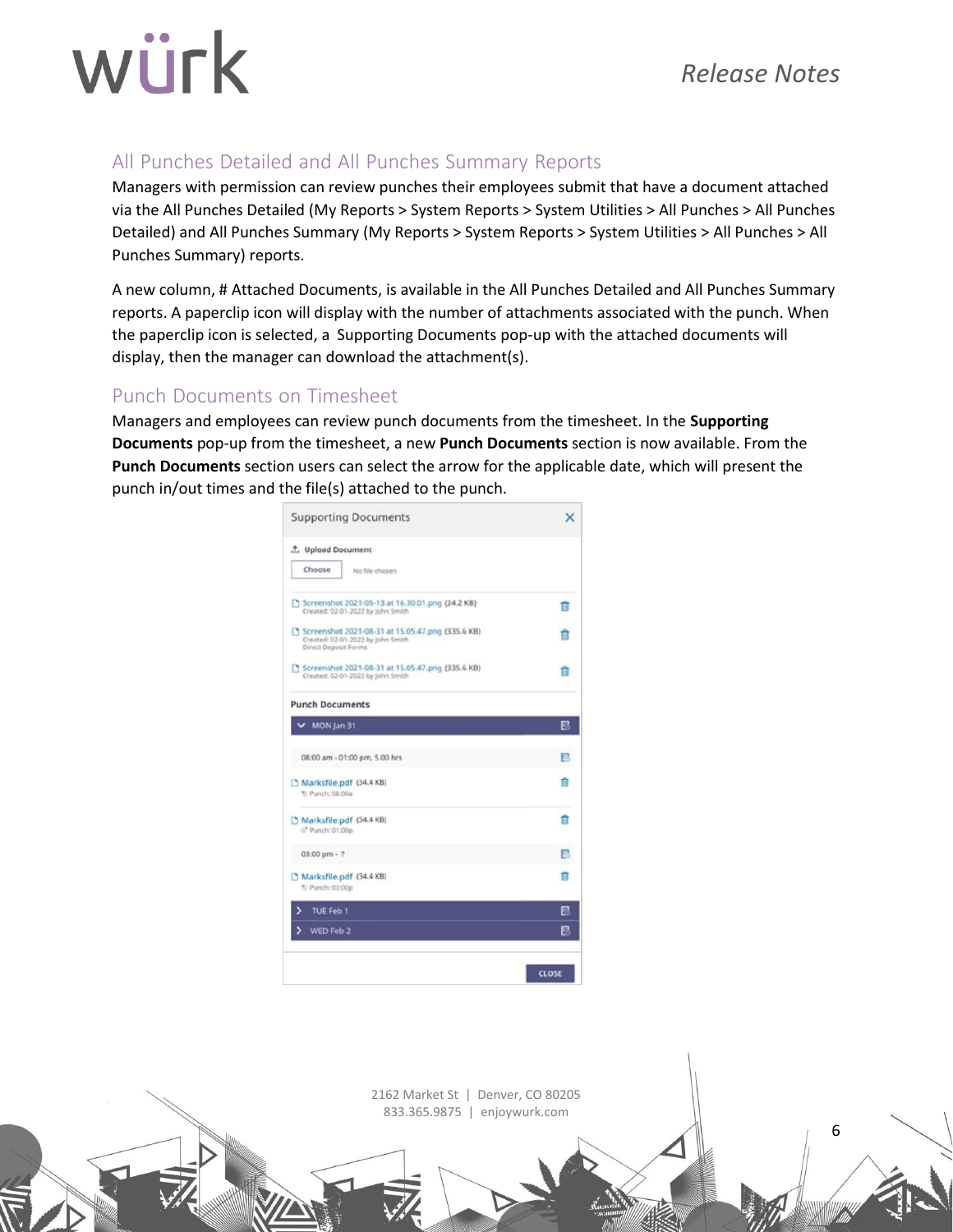7

## <span id="page-6-0"></span>Move To Dos When Terminating a Manager and Choosing Replacement

When terminating a manager, either through direct termination or HR Action termination, and selecting a new manager, outstanding To Do items for the employees will be transferred to the new manager along with applicable messages.

## <span id="page-6-1"></span>Scheduler

## <span id="page-6-2"></span>Workload Manager

### <span id="page-6-3"></span>Created API DELETE / POST for Workload Manager Volume Data

Previously for Scheduler companies with Workload Manager enabled, users had to manually go into each schedule and choose a Staffing Matrix and import the volume file to bring that data in.

**What's been added:** An API is now available to both bring in volume data from an external system directly to Schedules (creating basic forecast and workload requirements) and delete data that was created by Workload Manager, Workload Template, and/or manually from Schedules and Schedule Templates.

## <span id="page-6-4"></span>HR

### <span id="page-6-5"></span>**Checklists**

#### <span id="page-6-6"></span>New Look Features

To help userstransition from the old Checklist look and experience to the new one, the following will be done in this release:

- Removed the New Look security permission from the Security Profiles (ESS and HR Tab)
- The New Look toggle is now rolled out to ALL users (no security permission needed anymore)
- Changed the default view of the checklist to the New Look (users can use the toggle to access the old look until it is transitioned out)
- Once a user has selected a view via the toggle, that selection is saved (ie. if they select old checklist > logout > return to checklist > the old checklist will be their view)

## <span id="page-6-7"></span>Custom Forms

#### <span id="page-6-8"></span>Drag and Drop Custom Form Field Resizing

Admins can now quickly adjust the size of Custom Form fields with drag and drop capabilities. Users can perform resizing in the **Edit Field** screen. If users hover anywhere between the borders, they can move the entire field using click and drag.

> 2162 Market St | Denver, CO 80205 833.365.9875 | enjoywurk.com

If users hover over the thin border, it works as follows: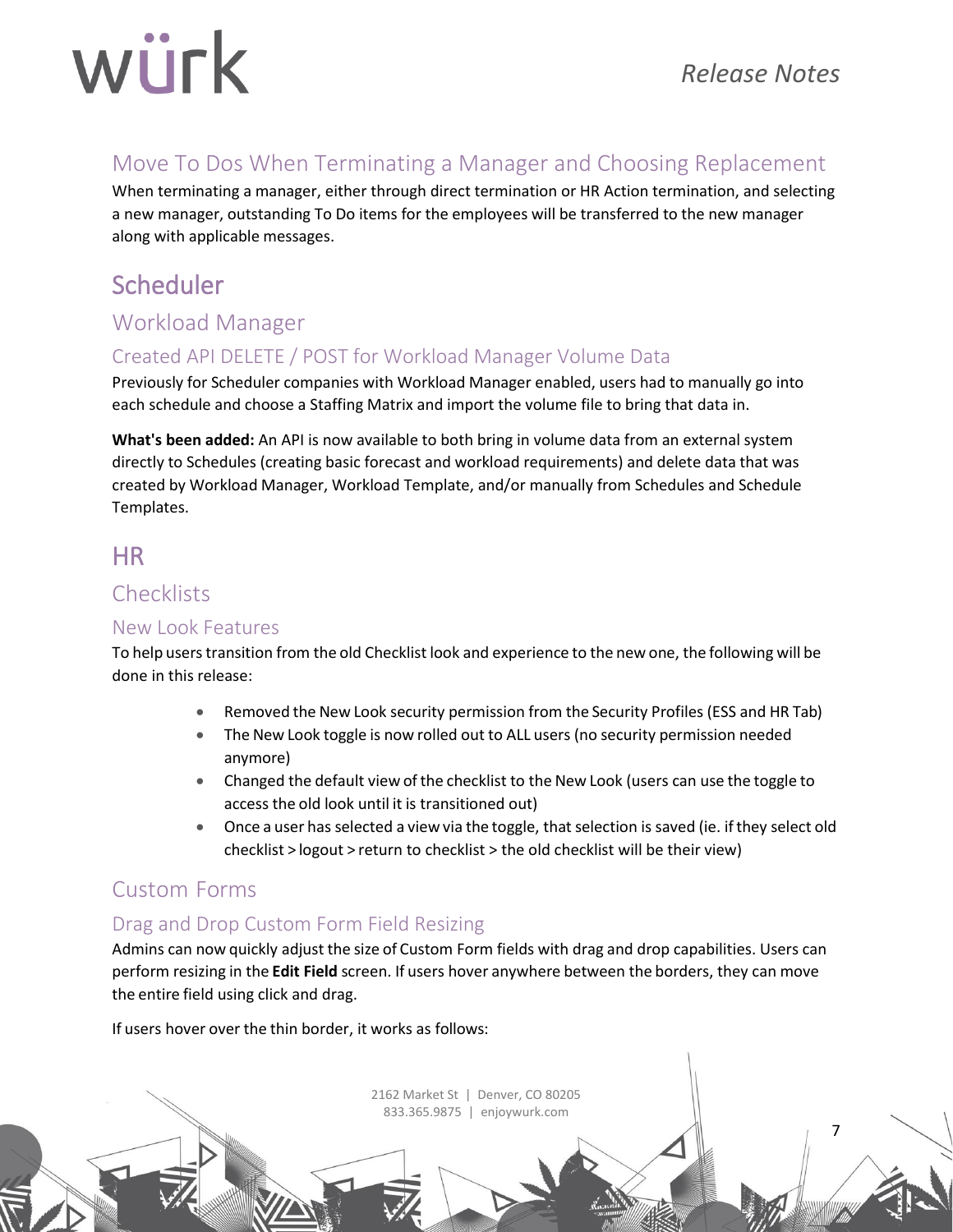8

## würk

- When a user hovers over the top or bottom, click and drag allows the user to adjust the height of the field.
- When a user hovers over the left or right, click and drag allows the user to adjust the width of the field.
- When a user hovers over the bottom right corner, click and drag allows the user to adjust the widget and the height.
- When a user hovers over the middle of the field, click and drag moves the entire field.

#### <span id="page-7-0"></span>Custom Form Right Click Field Placement

Admins can now add more than just the character field type, and they can also place it at, or close to, the position they want it in the Custom Form without having to go into the Edit view ofthe field. This functionality is available on the Page Edit and Field Edit views.

On right click, the pop-over appears with a list of all available field types.

- On selection, the field type is placed in the position where the user initiated the right click.
- On selection, the right side reflects the configuration page of the field that was added.
- When the field is added, it is placed directly to the right and below where the cursor is located.
- If a user attempts to add a field on the edge of a form when there is not enough room to place the field within the borders of the form, the field placement is adjusted to the inside of borders of the form.
- If a user attempts to add a field where there is not enough room to accommodate it, the field location is adjusted to fit. For example, if a user right clicks on the far right of the form and there is not enough width to accommodate the field on the form, the field is positioned the correct number of pixels to the right so that it fits.

#### <span id="page-7-1"></span>Custom Form Sign Field Option to Hide Sign Button

Admins can nowmap particular Custom Form fields to be completed by a specific user/group without providing a **Sign** option.

A **Hide Sign Field On Form** checkbox has been added to the Field Settings section of the Custom Form if the **Sign Type** is selected. This was added beneath the **To Be Signed By** field. When the option is selected, the **Sign** button is hidden from the Custom Form and the **Sign-Field Mapping** is respected when it is viewed or completed via ESS or MSS. The new checkbox is disabled by default

**Note:** If a field is disabled, it does not appearin the list of available fields for **Sign-Field Mapping**.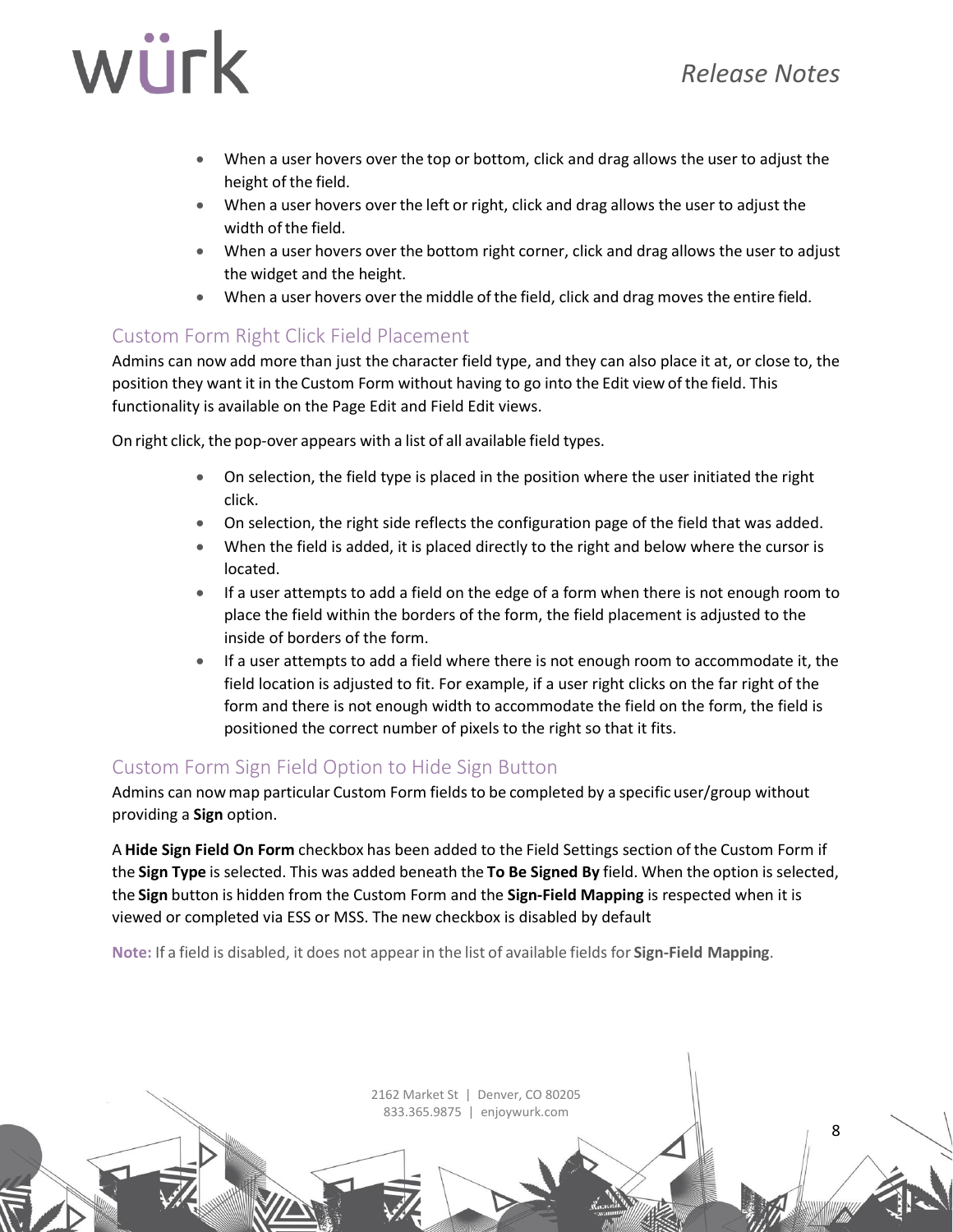9

### <span id="page-8-0"></span>Employee Documents

#### <span id="page-8-1"></span>Download By Support for Mass Download

A user's **Document Type Download By** security setting now enables or disables the user's ability to download a document via **Mass Download**. Previously, the **Document Type Download By** security setting did not affect a user's ability to download a document via **Mass Download**.

**Important:** This functionality was made available via a gradualrollout across the 3-4 weeks following the February 2022 release, and this was previously communicated in the Service Pack notification for 02/24/2022.

#### <span id="page-8-2"></span>Timeout for Mass Employee Documents Download

A timeout is now applied when using the Mass Employee Documents Download feature. When downloading a file, the job progress bar returns the progress percentage. If the zipping operation takes longer than seven minutes, the operation is stopped and the zipped files are returned with the files that were completed in less than seven minutes.

## <span id="page-8-3"></span>E-Verify

#### <span id="page-8-4"></span>REST API Migration Now Standard

E-Verify has released v31 for their system. In this new version, SOAP is no longer supported. We will now process E-Verify via REST. The following enhancements have also been added with v31 E-Verify version:

**New Case Delay Reason Added**: "Awaiting Response" has been added on case created with incorrect information to reasons for the delay.

**Scan and Upload Process**: Users will now be able to close a case at Scan and Upload step if needed.

**Duplicate Cases**: When creating or editing a case, E-Verify will check for any duplicate cases created within the last 365 calendar days. If there are existing open cases, the user will be prompted with an error message to manage/close the existing case prior to creating a new case. If a user edits the SSN in an existing open case, the system will check for open cases with the same SSN. If an open case is found, the user willreceive an error and must manage/close the cases prior to creating a new case with that SSN.

**Require Users to Download Further Action Notice Before Referring a Tentative Non-Confirmation Case**: When referring a case, the user will now be required to download the Further Action Notice prior to having the option to refer the case.

#### <span id="page-8-5"></span>Forms

#### <span id="page-8-6"></span>California Pay Data Form: Change in Release 3.0

Per the California Pay Data website, in Release 3.0 for 2021 filing due 4/1/2022, the following change has been made; the pay bands that employers must use have been updated to reflect the most recent pay bands established by the Bureau of Labor Statistics.

**Note:** These updates were completed prior to the Aprilsystem release schedule via a service pack.